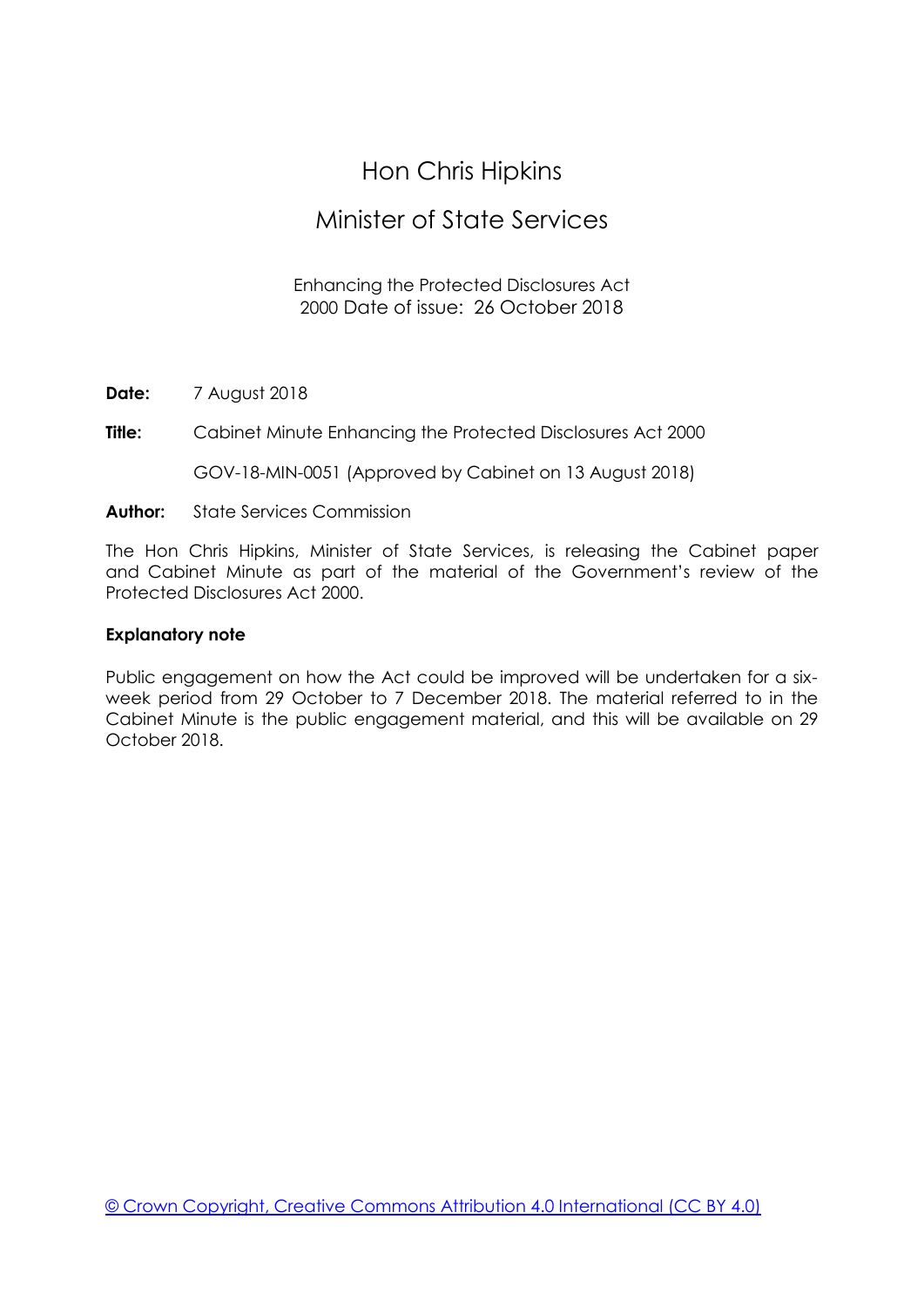

# **Cabinet Government Administration and Expenditure Review Committee**

# **Minute of Decision**

*This document contains information for the New Zealand Cabinet. It must be treated in confidence and handled in accordance with any security classification, or other endorsement. The information can only be released, including under the Official Information Act 1982, by persons with the appropriate authority.*<br> **Enhancing the Protected Disclosures Act 2000**<br>
Portfolio State Services

## **Enhancing the Protected Disclosures Act 2000**

#### **Portfolio State Services**

On 7 August 2018, the Cabinet Government Administration and Expenditure Review Committee (GOV):

- 1 **noted** that:
	- 1.1 an effective regime for disclosing serious wrongdoing in the workplace is critical to maintaining New Zealand's high standard of integrity, openness, and transparency;
	- 1.2 the report following an investigation into whistle-blower treatment at the Ministry of Transport suggested that the State Services Commissioner should consider how well the Protected Disclosures Act 2000 (the Act) is meeting its purpose;
- 2 **noted** that the State Services Commission has undertaken an initial review of the Act and identified where improvements are needed;
- 3 **noted** that the current protected disclosures regime lacks clarity, and that the Act is weak in a number of key areas – particularly for the private sector;
- 4 **agreed** to a review of the Act to ensure it supports a clear and effective regime for speaking up about serious wrongdoing in the workplace;
- 5 **agreed** that the objectives of the review should be to ensure that the Act helps to expose serious threats to the public interest; encourages open organisational cultures; is easy to use and understand; and promotes fairness for all parties;
- **approved** the release of the material attached under GOV-18-SUB-0051, subject to minor edits required to ensure accessibility and integration with the website design, for a six-week public consultation period from 29 October to 7 December 2018;
- 7 **noted** that public feedback will be sought in two ways:
	- 7.1 the material attached as appendix 1 under GOV-18-SUB-0051 will be uploaded to an online platform;
	- 7.2 the State Services Commission will hold public engagement events;